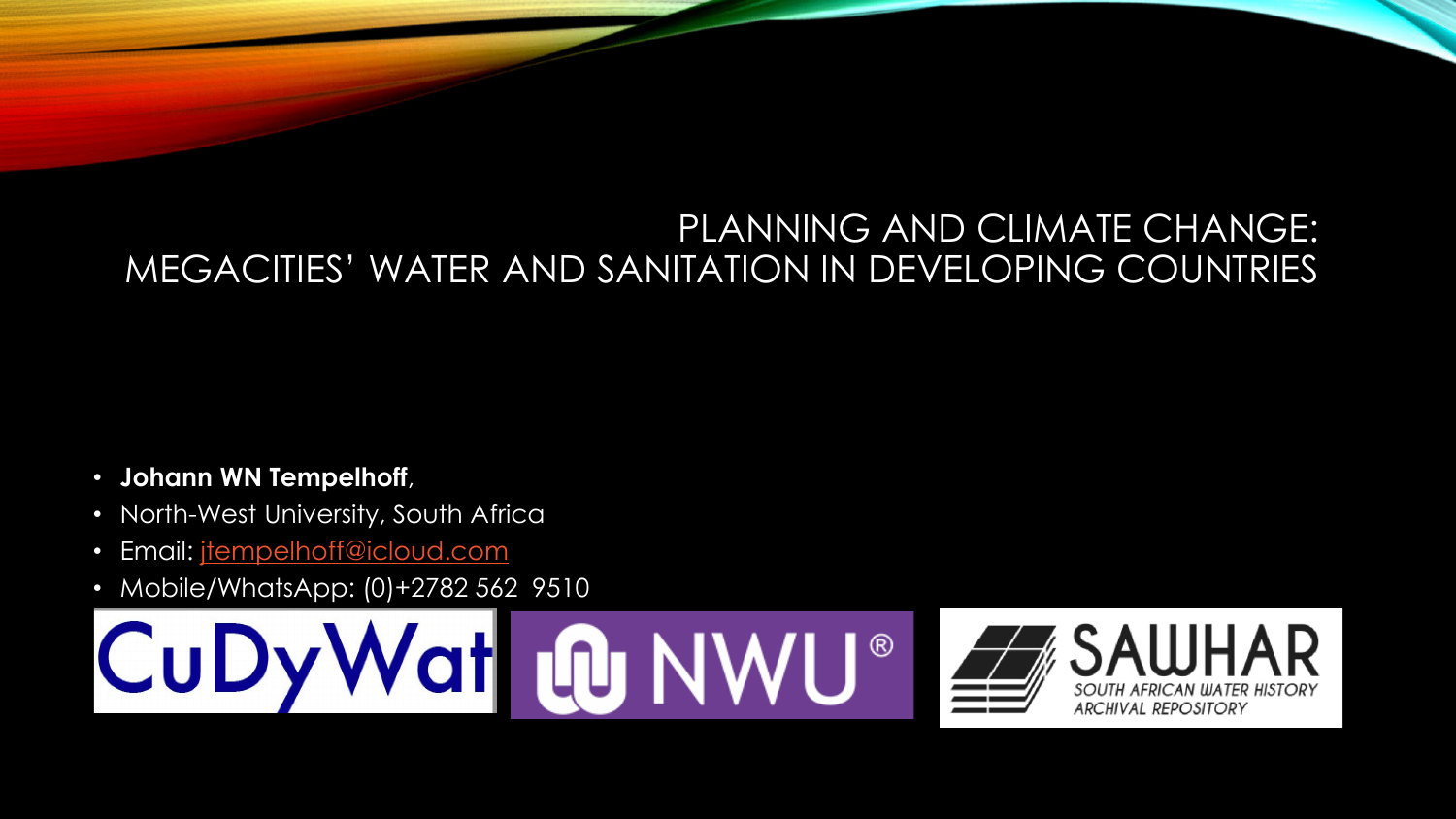# **OUTLINE**

- City and crisis thinking
- Growth of urban phenomenon
- Diagrams
- Circumstances shaping megacity growth and decline
- Water and the city
- Coping with Day Zero phenomenon in 21st Century
- Critical issues of urban water
- Population and water
- Asian plans for mitigation by 2050
- Disconcerting trends
- Controlling urbanisation
- Conclusion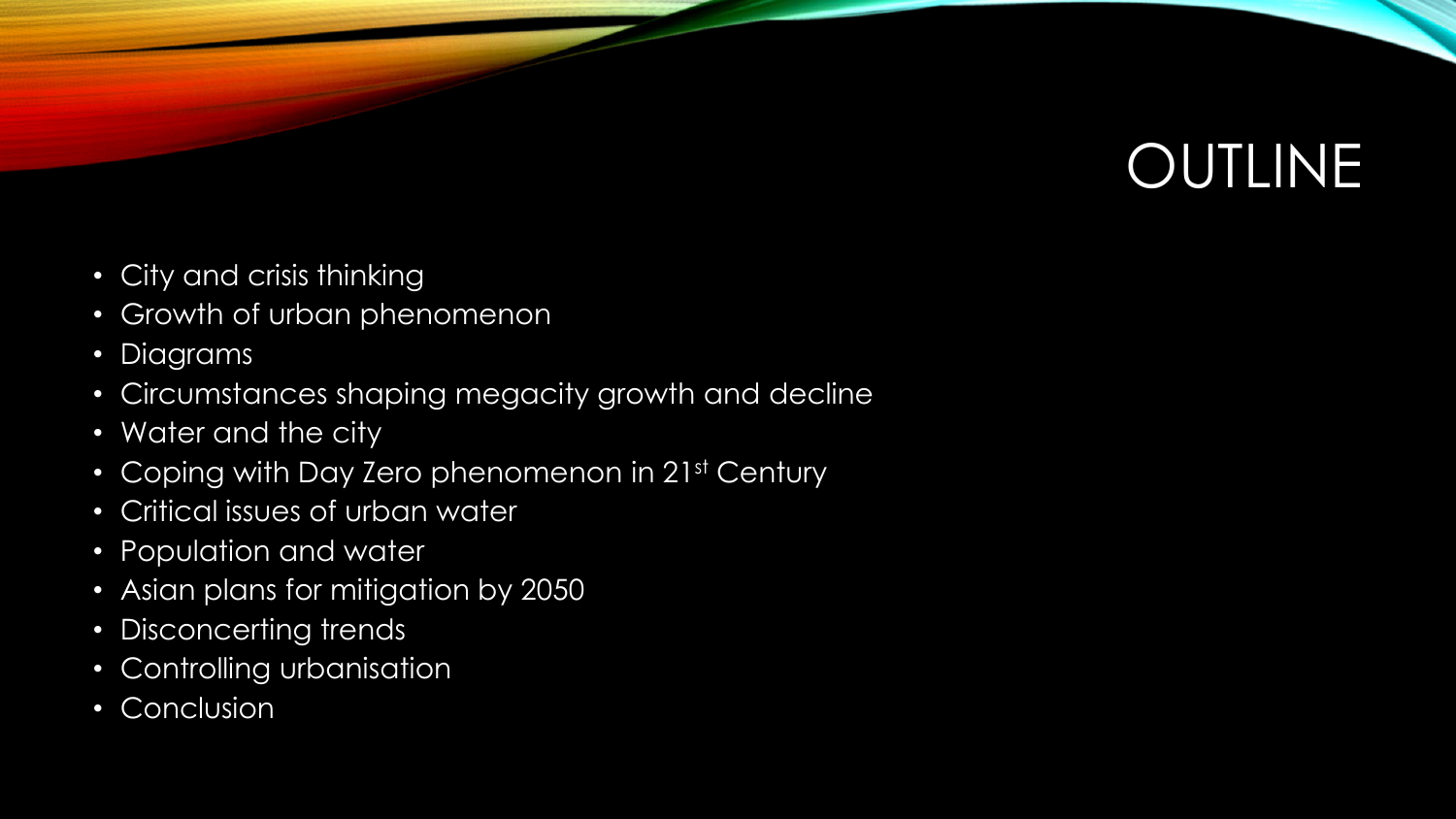#### CITY AND CRISIS THINKING

• Oswald Spengler *Decline of the West* (1923) city civilization lost – humans scavenging for cultural remnants: Post WW1 and Spanish flu (1918-22)

• 2022: Global reality of megacity: Climate Change/'Anthropocene', Ukraine crisis and COVID-19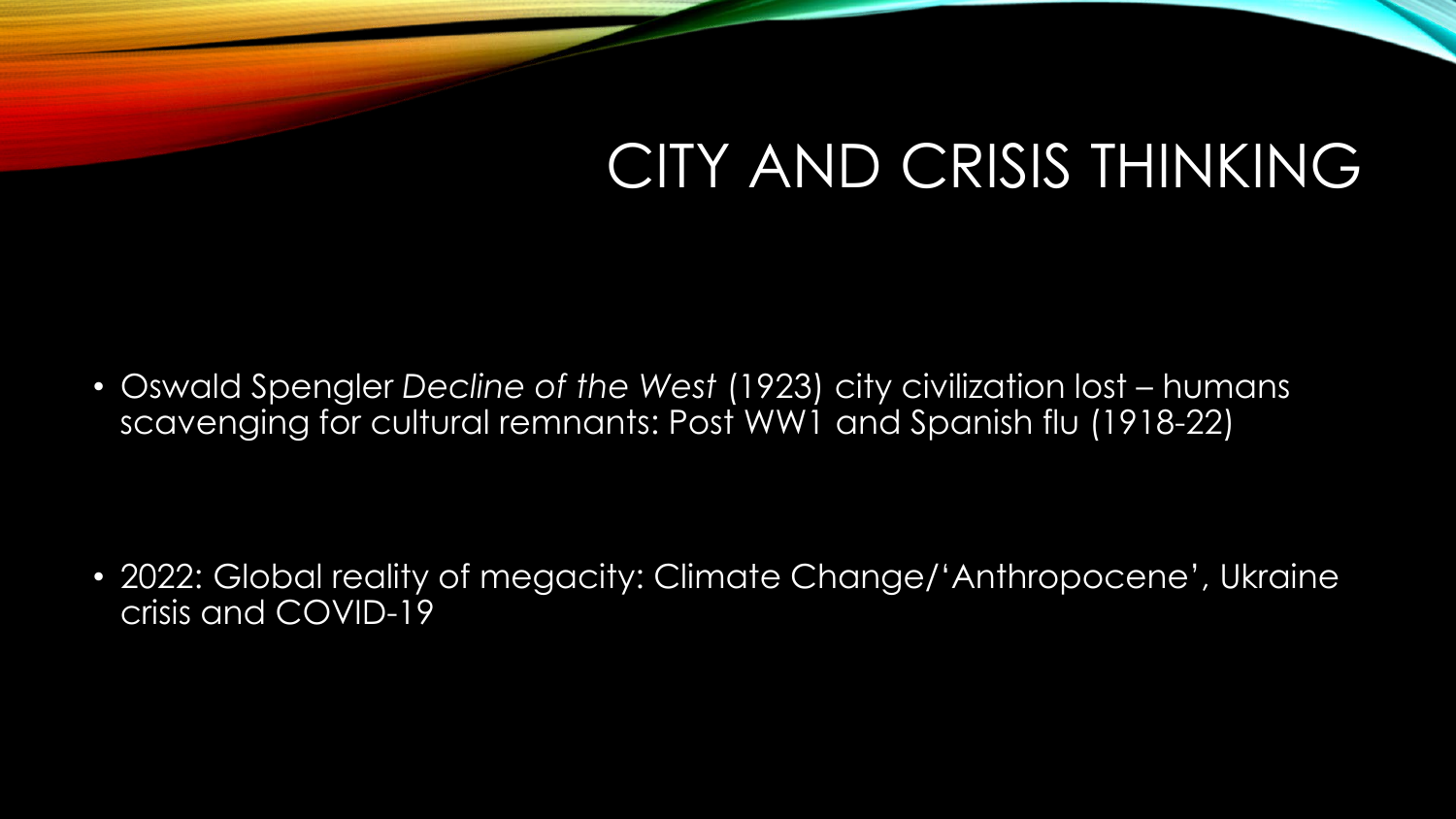#### GROWTH OF URBAN PHENOMENON

- Emergence of urban mindset ~6000yBP Holocene Epoch ~11 600yBP favourable moist conditions.
- Forager/hunter lifestyle adaptations in Fertile Crescent.
- Farming communities industry trade culture religion city state
- Imperial city (Rome) *Cloaca Maxima* (Etruscan origins) 375CE
- Similar trends: Africa, Asia (Han Dynasty), Europe, South America and North America
- Since 1800 **industrial city** London (1m) Industrial Revolution
- 1900 **imperial cities** of London and Paris and **metropolitan city** colonial order
- 1940s **megalopolis** (onset of Great Acceleration) (Boston-Washington)
- First **megacities**? Tokyo and New York 1950:10m
- 1970s-80s awareness of Megacity (1970s MIT report to Club of Rome). Emergence of China as of 1980s
- 1990s post-Cold War: Globalisation and exponential rate of megacity growth. By 2000s megacity concept<br>absorbed.
- **Water-energy-food (WEF) nexus** manifests 1950s: emergence of critical thresholds in urban areas
- Formalised in water sector thinking: 2005-11)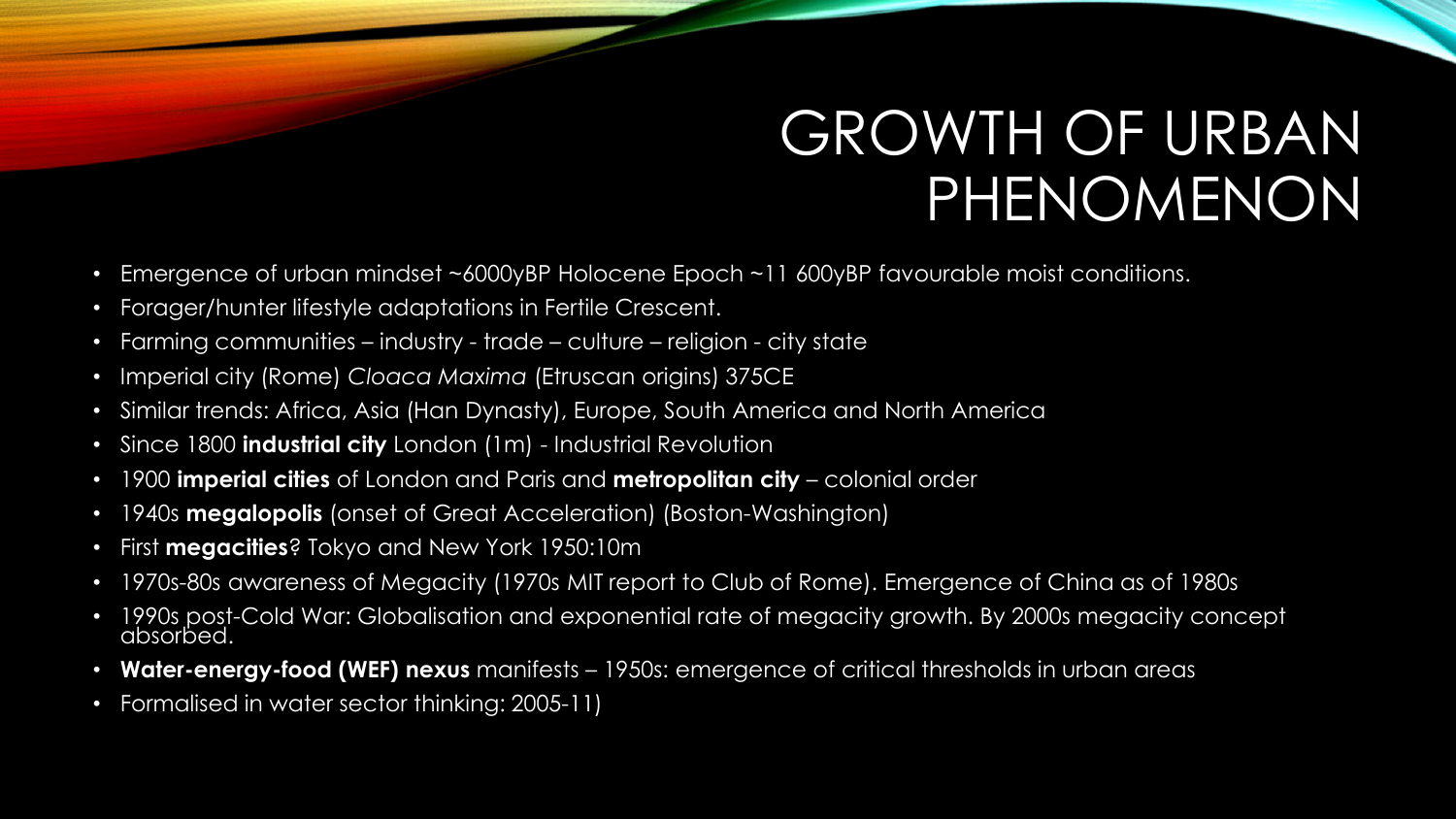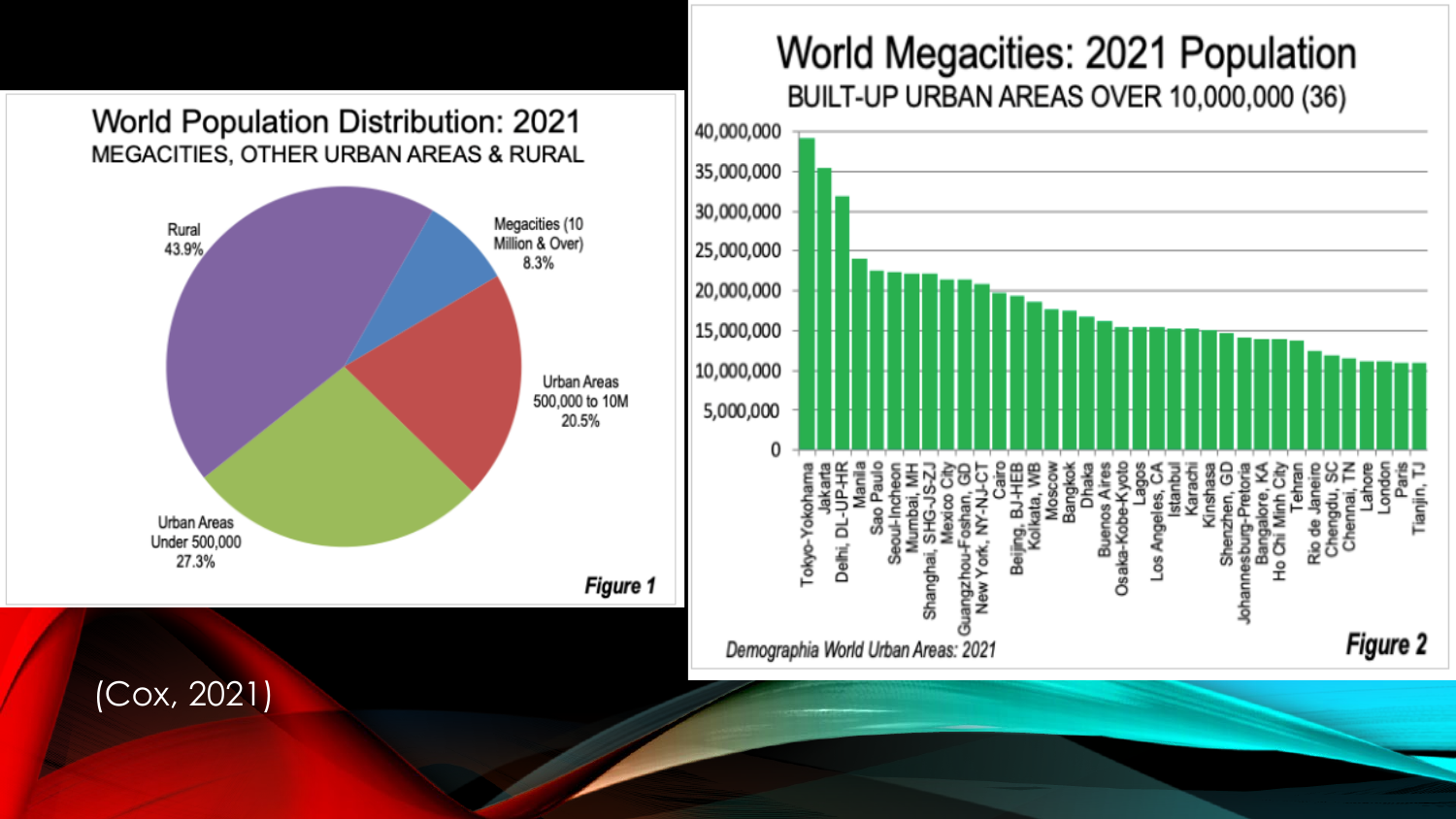#### CIRCUMSTANCES SHAPING MEGACITY GROWTH AND DECLINE

- **Growth:** Natural increase of population; migration; industrialization; commerce; transport and communication connectedness; education; governance.
- **Decline:** Political decisions; outmigration; housing quality decline; lack of urban planning; loss of industries; mass of low-income communities; race and lack of ethnic integration
- **Environmental factors:** Floods, droughts, cyclones/typhoons major disasters, water resources decline, decline of health conditions
- **Climate change:** *Ongoing contingent factor* Driver of lapses in WEF-nexus system.
- **Contingency:** No longer merely "if" and "then". Complexity, awareness of agency in outlier developments on periphery of streams of consciousness. Requires resilience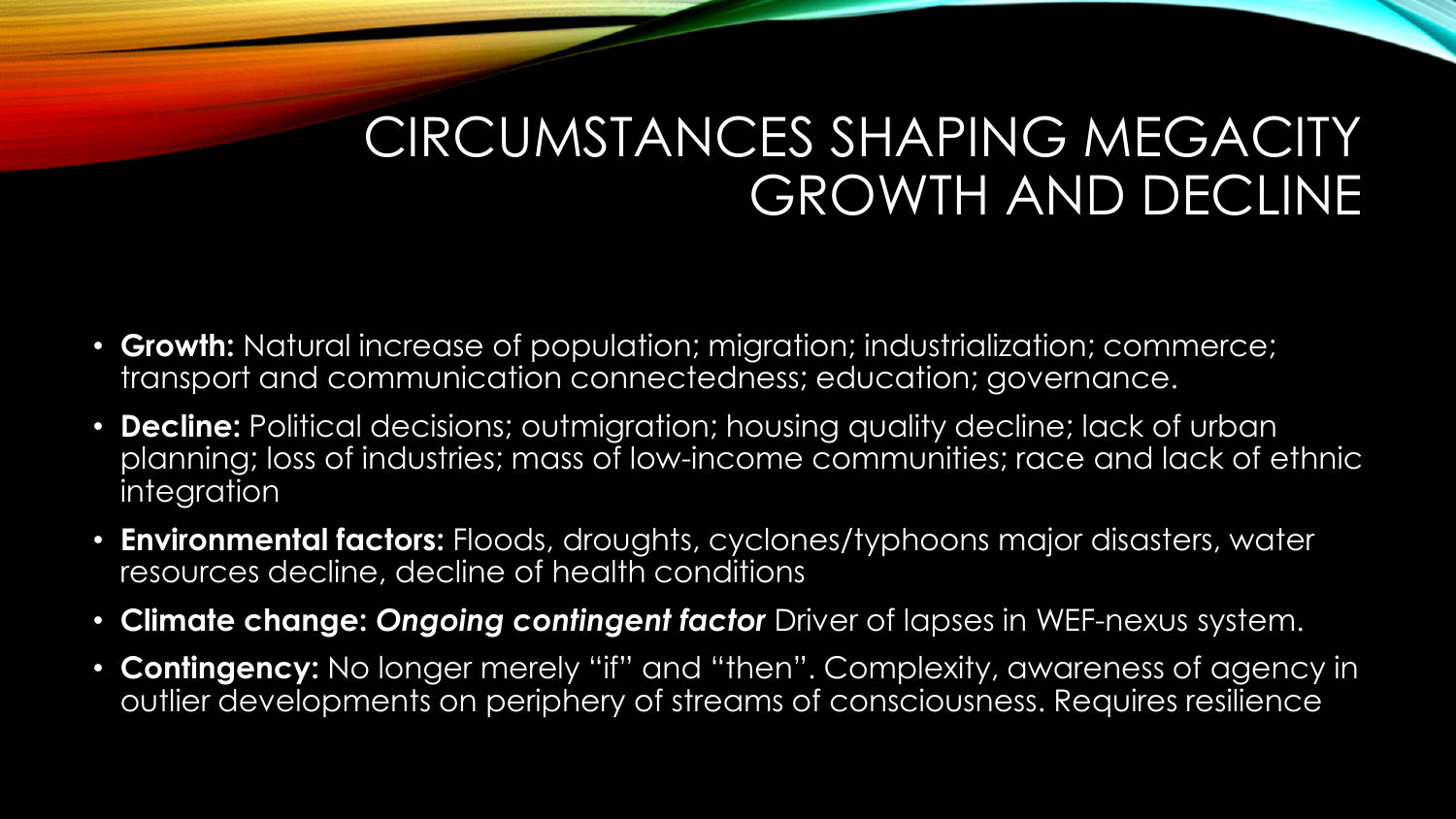## WATER AND CITY

- Water key to development in urban areas: Fertile Crescent; India; Egypt (Nile); East Asia; South America.
- Cities synonymous with water infrastructure: irrigation; canals; aqueducts; wastewater; qanats; wells and storage systems; Archimedes screw, windmills and water.
- Population growth; industry, trade and manufacture; urban domestic culture
- Pollution -> diseases; hygiene

•

• Dissemination of ideas global spread.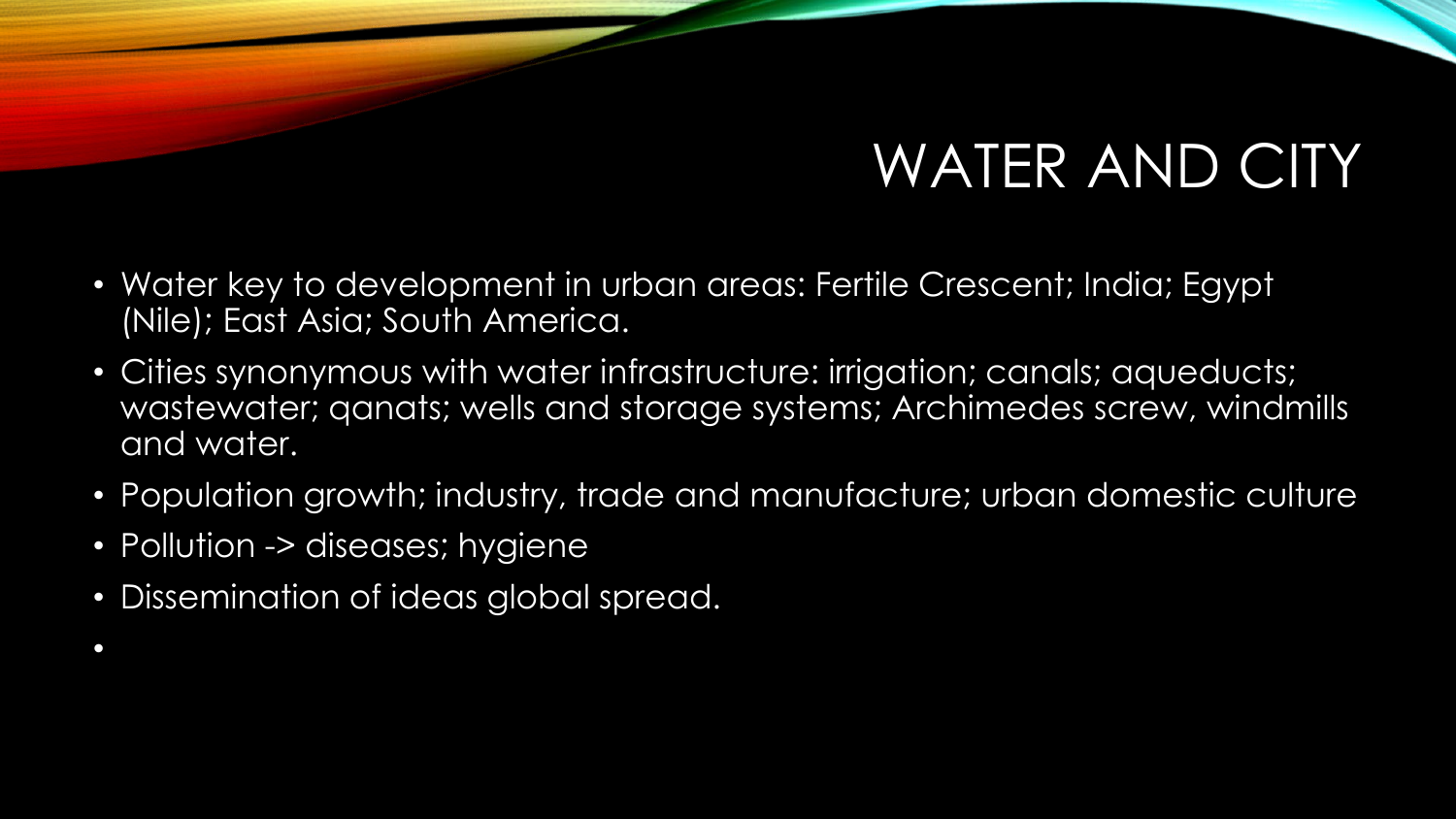#### COPING WITH DAY ZERO PHENOMENON IN 21ST CENTURY

- DZP before the 21<sup>st</sup> century.
- Global thinking in 21st century trending: Barcelona (2008); São Paulo (2015); Cape Town (2017).
- Subsequently Bangalore, Beijing, Cairo, Indonesia's Jakarta, Moscow, Istanbul, Mexico City, London, Tokyo and Miami.
- Potential strategies to avert Day Zero:
- Provide for multiple systems of water distribution: sub-municipal systems; private sector; individual provider
- Greater water consciousness (Adaptation to droughts and floods)
- Water reuse and home rainwater storage facilities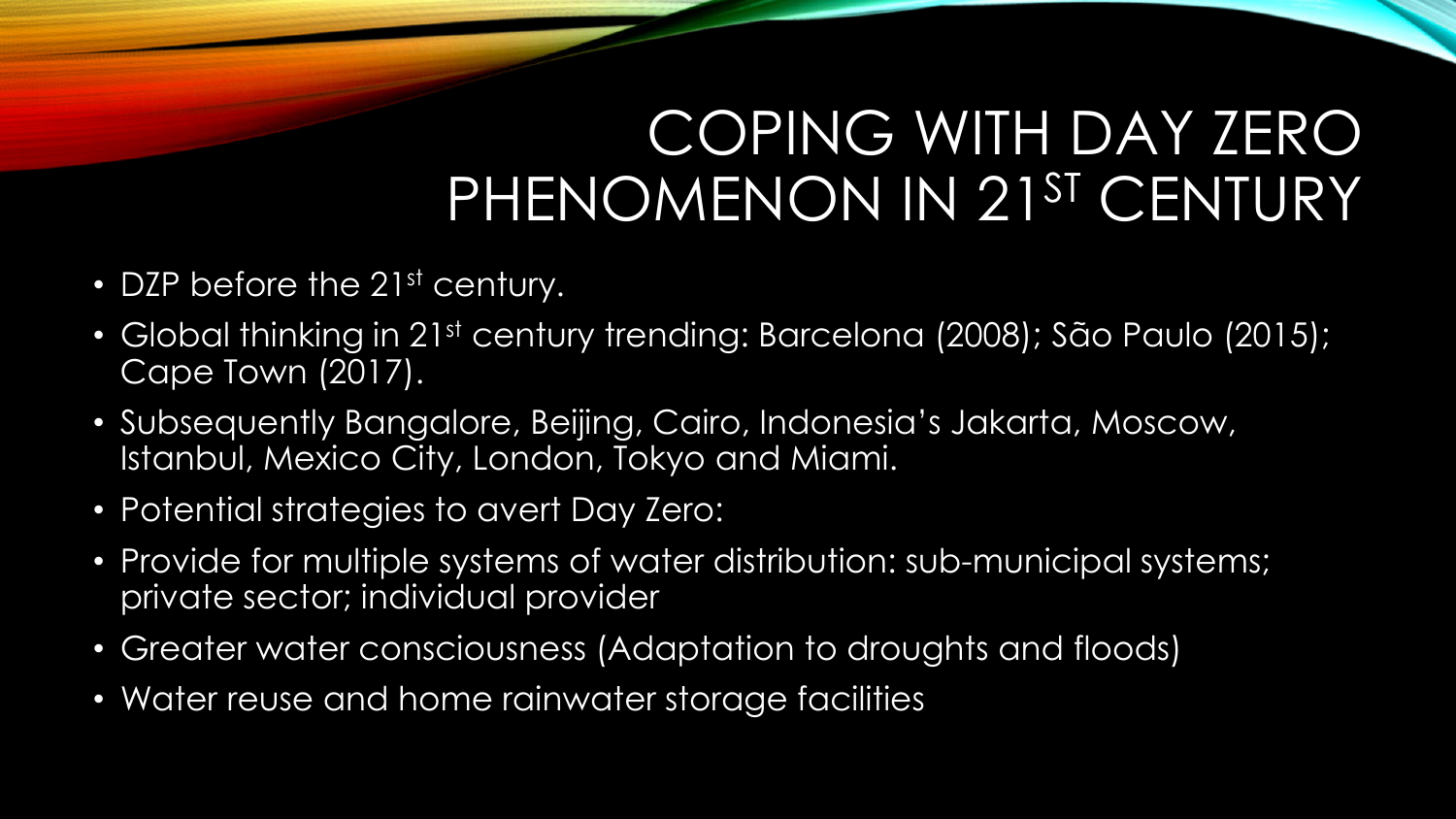## CRITICAL ISSUES OF URBAN WATER

- Environmental refugees in cities (from rural areas)
- Outbreaks of diseases: cholera, typhoid, diarrhoea
- Use of exogenous plant-life to clean wastewater
- Infrastructure unable to cope (min. 18h p/d). Energy supply
- Problems introducing, maintaining and upgrading existing infrastructure.
- Cities sinking underground because of groundwater extraction.
- Changing use of space on urban periphery farming and suburban growth (informal settlements)
- Urban infrastructure changing natural aquatic river ecosystems; pollution of seawater; larger storage dams; hydropower.
- More impervious surface areas (ISAs) unable to suck up flooding stormwater
- Asia and SS Africa: urban growth
	- loss of history and heritage;
	- different W&S systems in one city;
	- Transformations in urban planning (size of city: some the size of European states).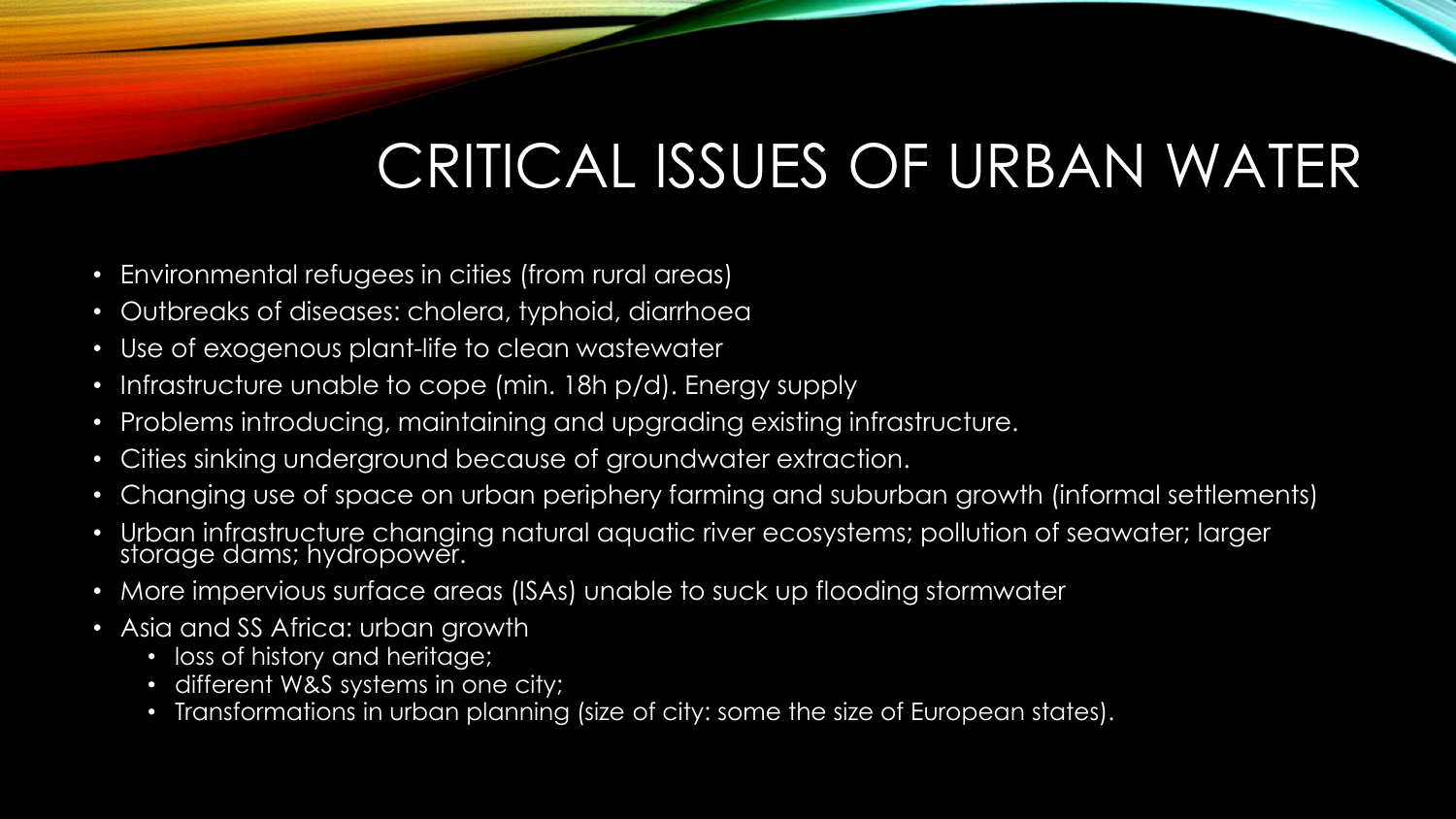## POPULATION AND WATER

- By 2000s 63% of global megacity people no longer in catchments (Varis, 2006).
- Most megacities in the world in the past decade emerged in Asia and Africa (Belhassan, 2021).
- 2016 33% of world's population, primarily in India and China, experienced severe water shortages (Mekonien and Hoekstra, 2016).
- Jakarta groundwater extraction city sinks starting new capital (Kooy and Bakker, 2015; Wildsmith, 2020).
- By 2050 68% of the world's population living in urban areas (Alves et al., 2021; Smil, 2019). Urban areas notorious for water supply shortfalls.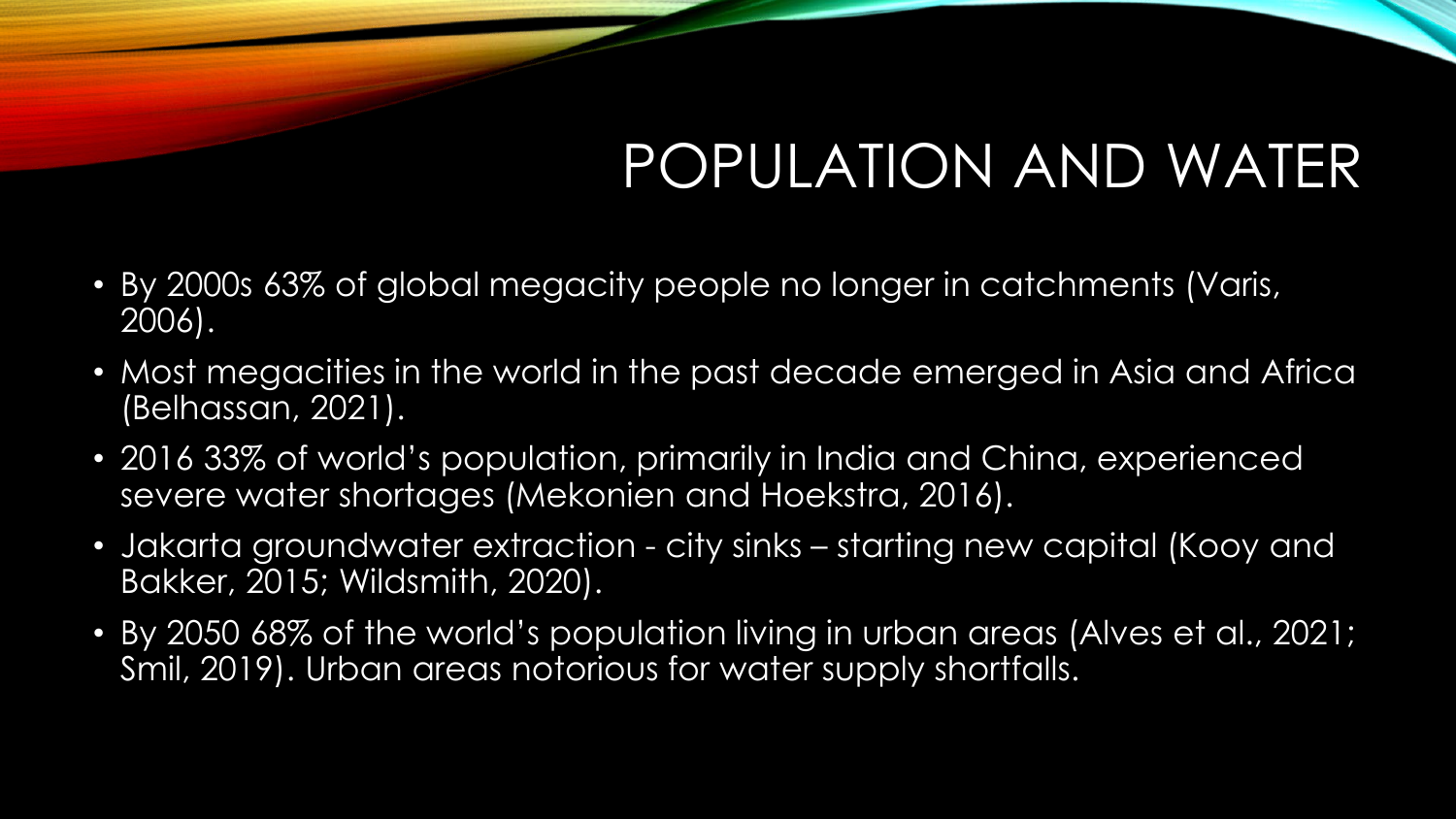#### ASIAN PLANS FOR MITIGATION BY 2050

- Estimates Asian cities by 2050: 193-284 large cities; 10-20 megacities
- water use efficiency;
- control urbanization in water-scarce areas;
- mitigate water availability due to climate change;
- maintain integrated sustainability analyses;
- seek local solutions for addressing water scarcity; and
- promote sustainable development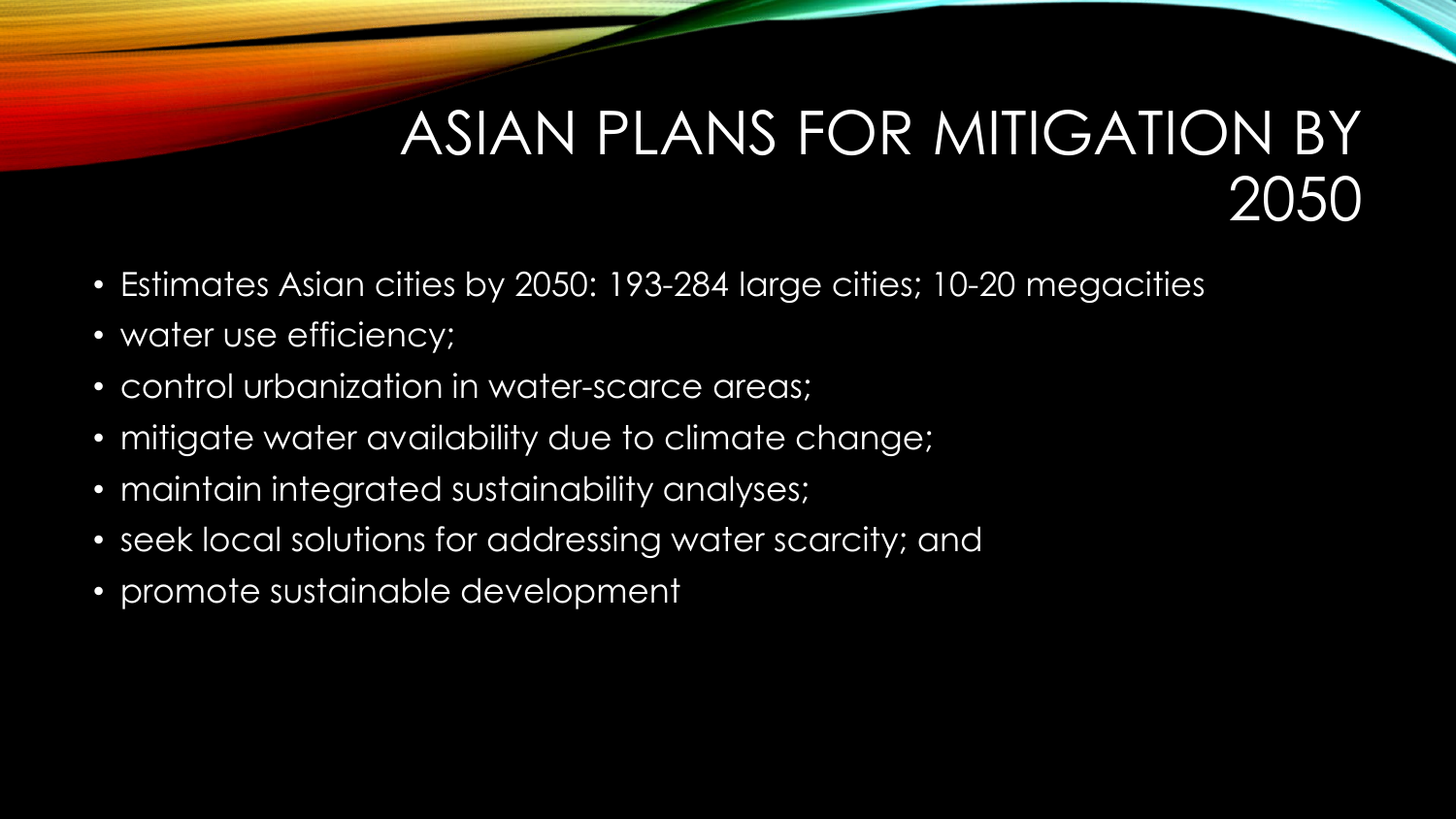## DISCONCERTING TRENDS

- City centre most rapid area of population growth in poorest countries.
- Management issues and lapses in efficient W&S management programmes (Lundqvist et al., 2005).
- Higher greenhouse gas temperatures
- More prone to severe flooding (World Bank Group, 2021) .
- Groundwater resources prone to potential contamination, because of ongoing demand for more
- Lack of adequate storage facilities (Belhassan, 2021).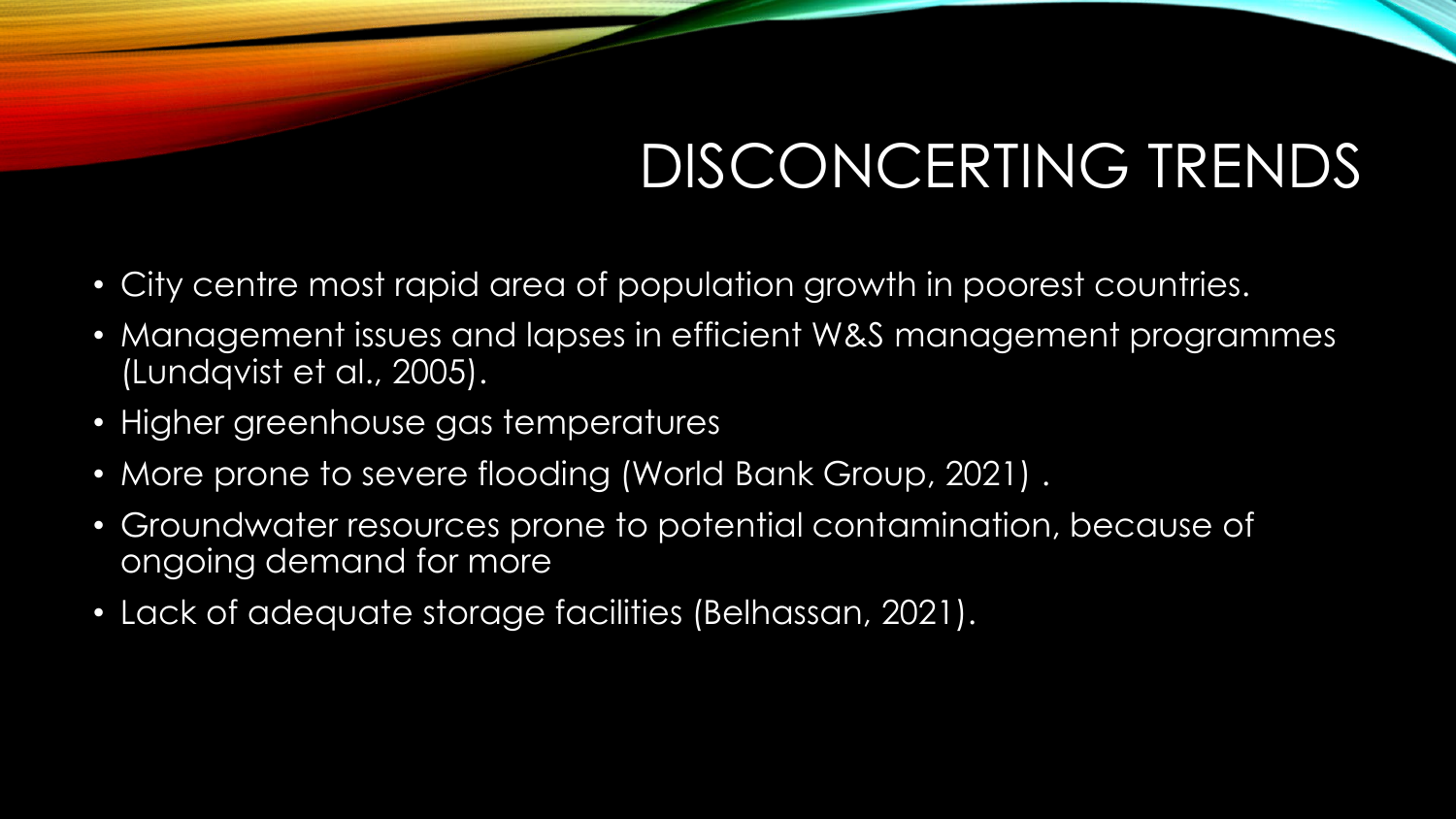## CONTROLLING URBANISATION

- In recent times:
- Govts prevent urbanisation of poor to cities
- Incentives
- Provide rural infrastructure and services
- Inclusive agricultural growth
- Access to land
- Reduce population growth?
- Transitional trajectory China -> India -> Africa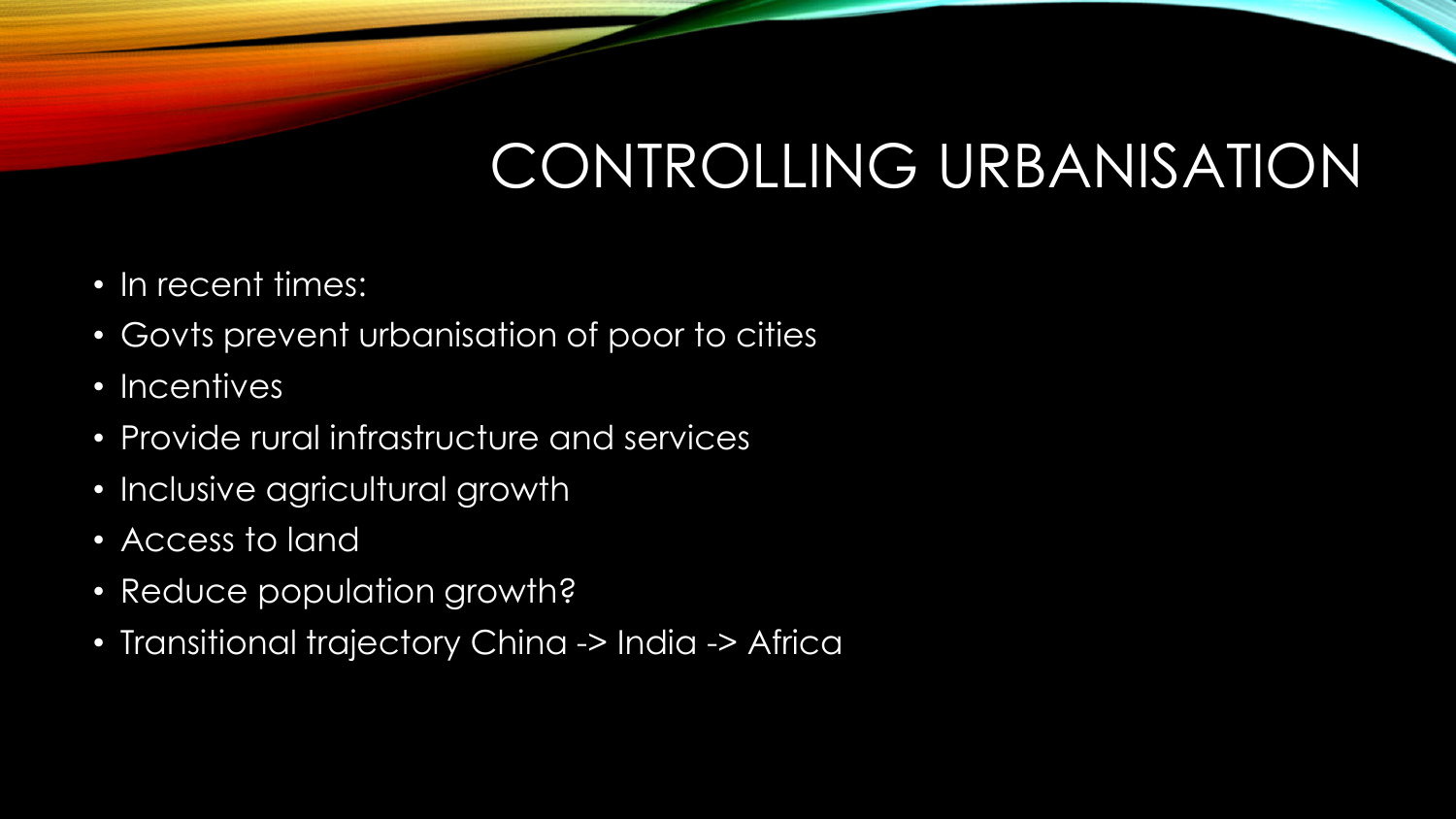## **CONCLUSION**

- Climate change, megacities and W&S planning require attention
- Think beyond disciplinary boundaries
- Currently real-time monitoring systems
- Algorithms define water quality and quantity 24/7. Significant breakthroughs
- Nowotny:
	- We  $\ldots$  run the risk of a return to a deterministic world with a predetermined future that will take care of us. It will also be controlled – but not by us (Nowotny, 2020: p. 17).
- Examples of historical considerations of Mexico City, Dehi and selected cities in , China explore historical dimensions of megacity origins, governance and climate change)
- Science fiction may also be necessary to understand the Gigacity (50m) of the future.
- Kim Stanley Robinson's *Ministry of the future* (2020)